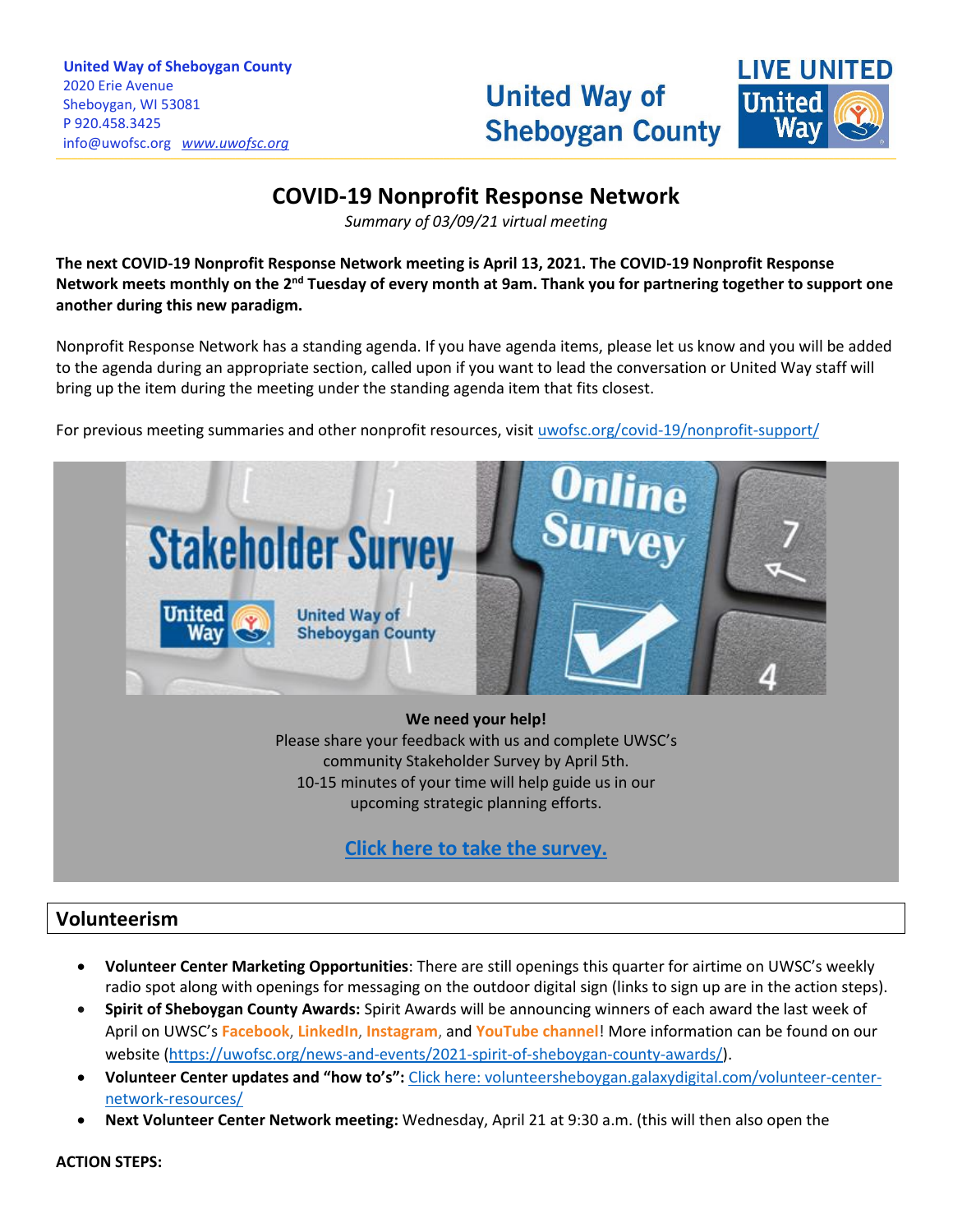

- **1.** Sign up for Radio spot (first quarter): <https://www.signupgenius.com/go/8050f44aea72fa6f85-2021>
- **2.** Sign up for digital outdoor sign (first quarter)[: https://www.signupgenius.com/go/8050f44aea72fa6f85-united](https://www.signupgenius.com/go/8050f44aea72fa6f85-united) **[Click here for information regarding the sign limitations.](https://uwofsc.org/assets/Uploads/Digital-Sign-Instructions.docx)**

\_\_\_\_\_\_\_\_\_\_\_\_\_\_\_\_\_\_\_\_\_\_\_\_\_\_\_\_\_\_\_\_\_\_\_\_\_\_\_\_\_\_\_\_\_\_\_\_\_\_\_\_\_\_\_\_\_\_\_\_\_\_\_\_\_\_\_\_\_\_\_\_\_\_\_\_\_\_\_\_\_\_\_\_\_\_\_\_\_\_\_\_\_\_\_\_\_\_\_\_\_\_\_\_\_\_\_\_\_\_\_\_\_\_\_\_\_\_\_\_\_\_\_\_\_\_\_\_\_\_\_\_\_\_\_\_\_\_\_\_\_\_\_\_\_\_\_\_\_\_\_\_\_\_\_\_\_\_\_\_\_\_\_\_\_\_\_\_\_\_\_\_\_\_\_\_\_\_\_\_\_\_\_\_\_\_\_\_\_\_\_\_\_\_\_\_\_\_\_\_\_\_\_\_\_\_\_\_\_\_\_\_\_\_\_\_\_\_\_\_\_\_\_\_\_\_\_\_\_\_\_\_\_\_\_\_\_\_\_\_\_\_\_\_\_\_\_\_\_\_\_\_\_\_\_\_\_\_\_\_\_\_\_\_\_\_\_\_\_\_\_

## **Open Discussion Regarding New Needs/Resources for Clients**

- Looking for therapist to suggest to a client? Use MHA Therapist Directory [https://mhasheboygan.org/therapist](https://mhasheboygan.org/therapist-directory)[directory](https://mhasheboygan.org/therapist-directory) to search for preferences (age, faith-based, etc.).
- Vaccine distribution? Are you encouraging staff/volunteers to get the vaccine? Anyone requiring visitors to get the vaccine?
	- o Internet access is a barrier.
	- o Senior Activity Center is requiring the vaccine for travel (scouts honor type of requiring).
	- $\circ$  Be mindful of HIPPA and other legalities when adding vaccine requirements to anything.
	- $\circ$  Many nonprofits are leaving it up to personal choice for staff not requiring staff get the vaccine, but highly encouraging them.
	- o **Public Health Vaccine information:** 920-395-9890
		- There are discussions on vaccinated individuals that get the vaccine and wait a 2-week period can gather in larger groups.
	- o **LCHC's sign up for the vaccine waitlist:**<https://www.lakeshorechc.org/covid-19> People may also call the clinic at: 920-783-6633
	- o **Prevea's website:** If you know someone who is eligible for vaccine but does not have internet access, they may call: 1-833-344-4373
- Kudos shared to Daryl and the team at the Warming Shelter this year. Report information shared by Daryl: **2021 Sheboygan County Warming Center Report** (Duration of Operation: 35 days – 1/4/21 to 2/25/21) Total No. of Guests: 26 | Range of Stay: 1 day to 31 days | Median Length of Stay: 7 days Gender of Guests: 20 males and 6 females | Range of Guests' Ages: 24 to 61 | Median Age of Guest: 34 Median No. of Guests per Night: 7 No. of Volunteers: 50 | No. of New Volunteers: 20 | No. of Last Year's Volunteers that Opted Out: 44

#### **ACTION STEPS:**

1. Send UWSC any legal contacts to add to a future call.

## **Community Resource Share/Collaborative Efforts**

- **Meals On Wheels:** Sold out soup event! Looking to do a similar event before May. (June 2022 will bring back Junapoluza) **Service update:** Clients will be able to meal choice.
- **Scouting for Food!** 4/10/21 bag delivery. 4/17/21 food collection. Watch for your bag!
- **SCIO – Farmer's Market:** Pop-up st 1st and 3rd Saturdays at First Congregation UCC parking lot.
- **Above & Beyond Children's Museum:** Opening to members! June opening to public. Opening at 25% capacity with limited hours and then will increase from there.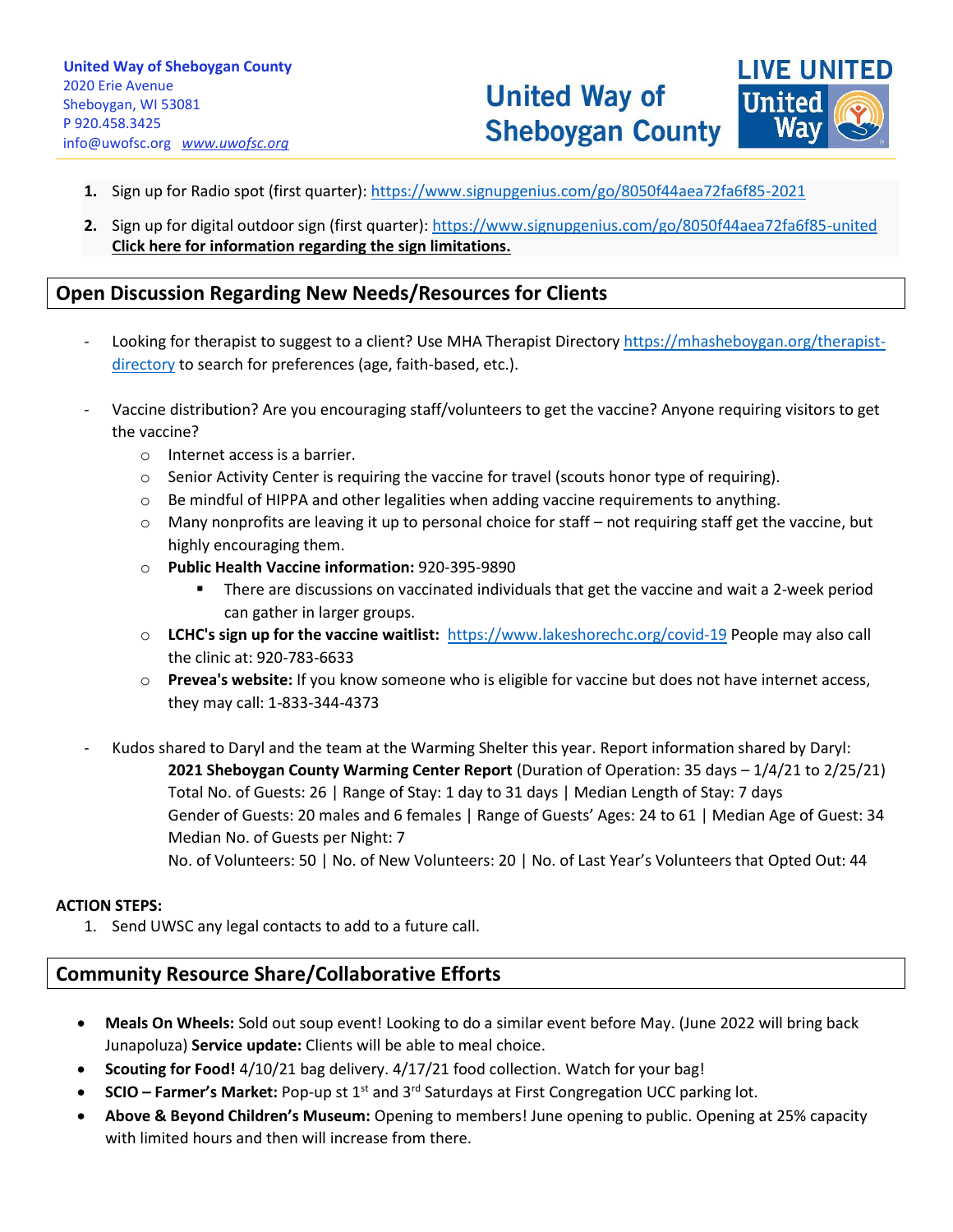

• **WERA Program – Lakeshore CAP:** Prescreen links are available on their website. [https://lakeshorecap.org/wera](https://lakeshorecap.org/wera-rental-assistance-program/)[rental-assistance-program/](https://lakeshorecap.org/wera-rental-assistance-program/)

\_\_\_\_\_\_\_\_\_\_\_\_\_\_\_\_\_\_\_\_\_\_\_\_\_\_\_\_\_\_\_\_\_\_\_\_\_\_\_\_\_\_\_\_\_\_\_\_\_\_\_\_\_\_\_\_\_\_\_\_\_\_\_\_\_\_\_\_\_\_\_\_\_\_\_\_\_\_\_\_\_\_\_\_\_\_\_\_\_\_\_\_\_\_\_\_\_\_\_\_\_\_\_\_\_\_\_\_\_\_\_\_\_\_\_\_\_\_\_\_\_\_\_\_\_\_\_\_\_\_\_\_\_\_\_\_\_\_\_\_\_\_\_\_\_\_\_\_\_\_\_\_\_\_\_\_\_\_\_\_\_\_\_\_\_\_\_\_\_\_\_\_\_\_\_\_\_\_\_\_\_\_\_\_\_\_\_\_\_\_\_\_\_\_\_\_\_\_\_\_\_\_\_\_\_\_\_\_\_\_\_\_\_\_\_\_\_\_\_\_\_\_\_\_\_\_\_\_\_\_\_\_\_\_\_\_\_\_\_\_\_\_\_\_\_\_\_\_\_\_\_\_\_\_\_\_\_\_\_\_\_\_\_\_\_\_\_\_\_\_\_

• **RAYS:** Still feeding around 78+ kids. Will be at the Boys & Girls clubs as well.

## **Open Discussion Regarding Needs for Agencies & Staffing & General Updates**

#### **Community Partnership for Children (CPC):**

- CPC is hosting two [Developmental Screening Events](https://uwofsc.org/assets/Uploads/March-2021.pdf) in March! Anyone can sign up for this event and learn more about their child's development. [Click here for more information.](https://uwofsc.org/assets/Uploads/March-2021.pdf)
- CPC is offering new incentives at the [Spring Parent Café Series!](https://uwofsc.org/assets/Uploads/Spring-2021.pdf) A new social dining hour will start at 5:30 pm to give parents the opportunity to make connections and share dinner together, just like cafés in the past. [Click here](https://uwofsc.org/assets/Uploads/Spring-2021.pdf)  [for more information on the incentives of participating in the Parent Cafe Series.](https://uwofsc.org/assets/Uploads/Spring-2021.pdf)
- Click here for the [March Youth and Family Resources,](https://uwofsc.org/assets/Uploads/Youth-and-Family-Resources-5.pdf) showcasing local programs and events. *NOTE:* there will be a new section to these monthly resource updates for after school programming. Reach out to Tahareh Mohammadian [\(tahareh@uwofsc.org\)](mailto:tahareh@uwofsc.org) to be added to these community resource updates in the future.

#### **Hygiene Drive:** Collecting items this week! Sorting volunteer opportunities contact Emily Kunde

[\(ekunde@wearefoundations.org\)](mailto:ekunde@wearefoundations.org) or Morgan [\(morganw@lakeshorecap.org](mailto:morganw@lakeshorecap.org) 920-323-6542) or Abby (abbyr@lakeshorecap.org 920-323-9517). Specifically, looking for day sorting. (If you are interested in joining next year to receive/participate, reach out to her as well.)

**Donor Experience Webinar:** In this webinar, renowned speaker Lynne Wester will share: How creative thank yous and cultivating an attitude of gratitude can boost fundraising; The four pillars of donor communications; Think different – here's to the crazy ones; Donor experience, DX unlocks the future of your fundraising relationships. Register for this free virtual event here: <http://bit.ly/guruApr8>

**Sign up for the 21-Week Equity Challenge here:** [https://www.unitedwaywi.org/page/equity-challenge.](https://www.unitedwaywi.org/page/equity-challenge)

## **COVID-19 Outreach (from previous meeting)**

#### *Sheboygan County Public Health Vaccination Information*

- Vaccine Status Updates: [https://www.sheboygancounty.com/departments/departments-f-q/health-and-human](https://www.sheboygancounty.com/departments/departments-f-q/health-and-human-services/public-health/coronavirus-covid-19/vaccine)[services/public-health/coronavirus-covid-19/vaccine.](https://www.sheboygancounty.com/departments/departments-f-q/health-and-human-services/public-health/coronavirus-covid-19/vaccine)
- Sheboygan County Local Vaccination Update[: sheboygancounty.com/home/showpublisheddocument?id=15588.](https://www.sheboygancounty.com/home/showpublisheddocument?id=15588)
- Next Steps After Receiving COVID-19 Vaccination: [https://www.dhs.wisconsin.gov/publications/p02879.pdf.](https://www.dhs.wisconsin.gov/publications/p02879.pdf)
- If you have general vaccine questions please email them to **DHSCOVIDVaccinePublic@wi.gov.**
- DHS COVID-19 Vaccine page: [https://www.dhs.wisconsin.gov/covid-19/vaccine.htm.](https://www.dhs.wisconsin.gov/covid-19/vaccine.htm)
- Sheboygan County Local Vaccination Update[: sheboygancounty.com/home/showpublisheddocument?id=15588.](https://www.sheboygancounty.com/home/showpublisheddocument?id=15588)
- Use this link to register for their newsletter: [https://public.govdelivery.com/accounts/WIDHS/subscriber/new?topic\\_id=WIDHS\\_578.](https://public.govdelivery.com/accounts/WIDHS/subscriber/new?topic_id=WIDHS_578)

**LCHC:** Has limited vaccines but get them weekly. You may send people to this website [\(lakeshorechc.org/covid-19\)](https://www.lakeshorechc.org/covid-19) to get on a list or call our clinic - 920-783-6633 (Sheboygan). See their Facebook page for more information [\(facebook.com/LakeshoreCommunityHealthCare\)](https://www.facebook.com/LakeshoreCommunityHealthCare)